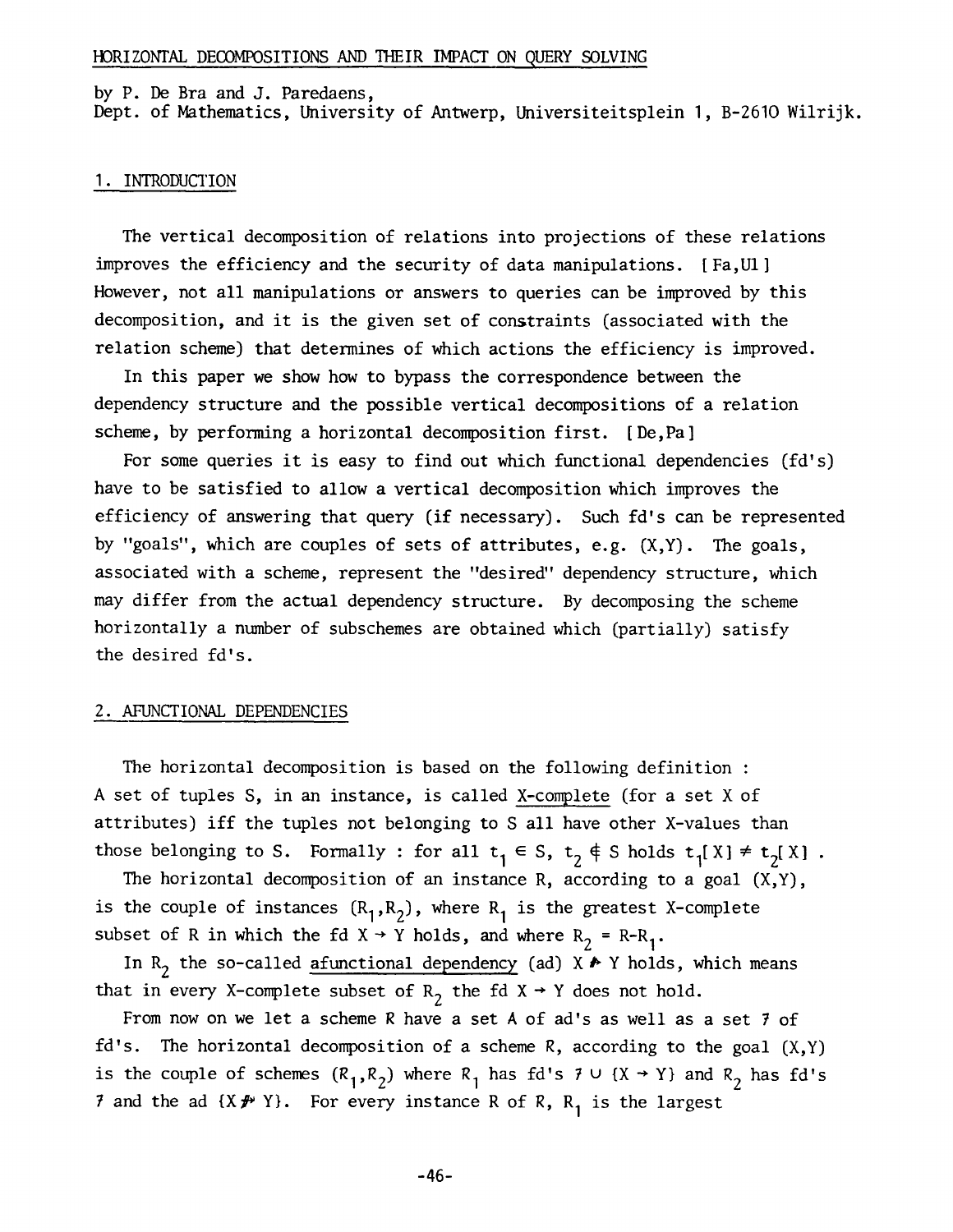X-complete subset of tuples in which  $X \rightarrow Y$  holds and  $R_2$  is the largest Xcomplete subset in which  $X \not\rightarrow Y$  holds.

To illustrate this horizontal decomposition, consider the following example :

Let PARKING (E,PB) be a (part of a) database scheme, representing  $Emplovees$ , hiring Parking Boxes for their  $car(s)$ . A reasonable query for this database is : "How many parking boxes are hired by employee e ?" If every employee would not be allowed to hire more than one box, this query could be solved faster than when this constraint is not satisfied. However, although most employees hire only one box, some (upper class) employees may want to hire more than one box. Hence the "desired" fd  $E \rightarrow PB$  does not hold in the scheme PARKING.

By decomposing PARKING according to (E,PB) into PARKINGI, representing the employees who hire only one box (and their box), and PARKING2, representing the employees who hire several boxes, (and their boxes), part of the efficiency that was lost, because of the violation(s) of  $E \rightarrow PB$ , can be regained.

### 3. A MEMBERSHIP ALGORITHM

The horizontal decomposition of a scheme, according to  $(X, Y)$ , is only useful if neither  $X \rightarrow Y$  nor  $X \not\rightarrow Y$  must hold in the relation scheme. Hence a membership algorithm is needed for (mixed) fd's and ad's. Since for fd's the membership problem is well known we only present a membership algorithm for ad's (but considering the presence of fd's too).

We first introduce the notion of "conflict". A set  $7 \cup A$  of fd's and ad's is said to be in conflict iff only the empty set of tuples satisfies all dependencies of  $7 \cup A$ . It should always be kept in mind that the set of dependencies, associated with a database scheme, mast never be in conflict. To verify whether  $7 \cup A$  is in conflict one may use the following algorithm :

Algorithm 3.1. : conflict detection Input : a set 7 of fd's and a set A of ad's. Output :  $7 \cup A$  is in conflict or not. Method : if for some T  $\blacktriangleright$  U  $\in$  A holds T  $\rightarrow$  U  $\in$  7  $\blacksquare$  {7} contains all the consequences of 7} then  $7 \cup A$  is in conflict

else  $7 \cup A$  is not in conflict.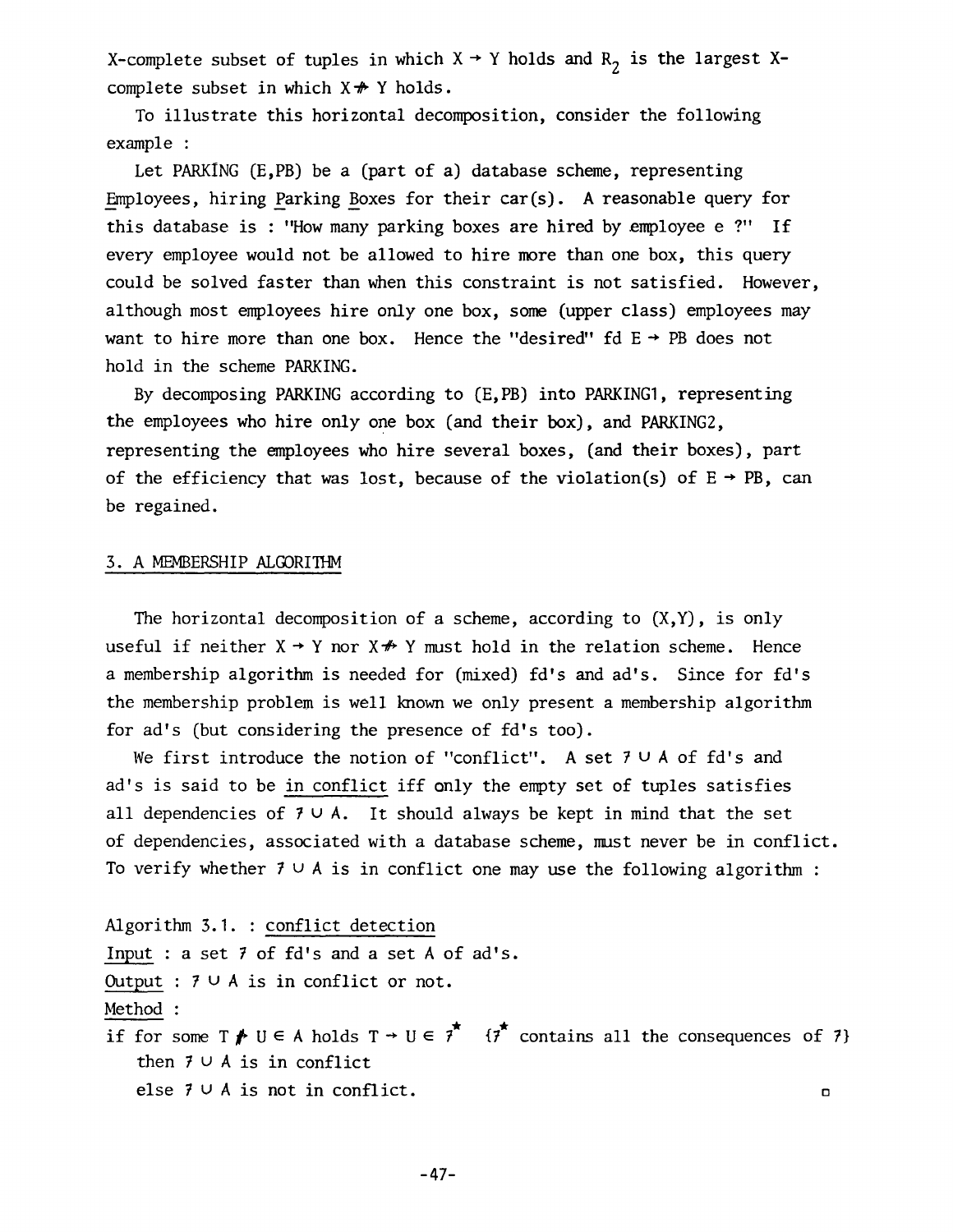In [De,Pal this algorithm, and also the following one, have been proved. Algorithm 3.2. : membership of ad's. Input : a set 7 of fd's, a set A of ad's, and an ad  $X \nrightarrow Y$ .  $7 \cup A$  is assumed not to be in conflict. Output :  $X \nrightarrow Y \in (7 \cup A)^*$  or  $X \nrightarrow Y \notin (7 \cup A)^*$  ((7  $\cup$  A)<sup>\*</sup> contains all the consequences of  $7 \cup A$ ). Method : if  $7 \cup \{X \rightarrow Y\} \cup A$  is in conflict {use algorithm 3.1.} then  $X \nrightarrow Y \in (7 \cup A)^{\star}$ else  $X \nrightarrow Y \notin (7 \cup A)^{\star}$ 

From the above algorithms it is obvious that the membership algorithm has time complexity  $O(m, f(n))$ , where  $n = # 7$ ,  $m = # A$  and f is the function that indicates the time-complexity of the membership algorithm for fd's, used in algorithm 3.1.

#### 4. THE INHERITANCE PROBLEM.

In section 3 it was indicated that before decomposing a scheme R according to  $(X, Y)$  one must verify whether neither  $X \rightarrow Y$  nor  $X \not\rightarrow Y$  holds in R. Hence, if one wants to decompose the subschemes further on (according to other goals), it is necessary to determine which dependencies hold in the subschemes. This is called the inheritance problem.

In the PARKING example the inheritance problem does not occur since (E,PB) is the only goal.

For the traditional vertical decomposition into Boyce-Codd normal form, the inheritance problem is easy to solve. However, in [Be ] it is proved that the performance of one vertical decomposition step probably must take exponential time. (A BCNF-test is NP-complete)

In [ De] the inheritance problem for the horizontal decomposition (according to goals) is proved to be better behaved : In R<sub>1</sub> (7 U (X + Y) U  $\hat{A}$ <sup>\*</sup> holds and in R<sub>2</sub> (7 U  $\hat{A}$  U {X  $\neq$  Y)}<sup>\*</sup> holds, where  $\hat{\lambda} = \{T \ast U \in A | T \to X \in \hat{\tau} \}$ . Hence, to obtain (a generating set for) the sets of fd's and ad's that hold in the subschemes, it is not necessary to calculate the closure of any set of dependencies. The performance of one decomposition step takes  $O(\ell \cdot m \cdot f(n))$  time, where  $\ell = \# G$ ,  $m = \# A$ ,  $n = \# 7$ and f determines the time complexity of the fd-membership algorithm.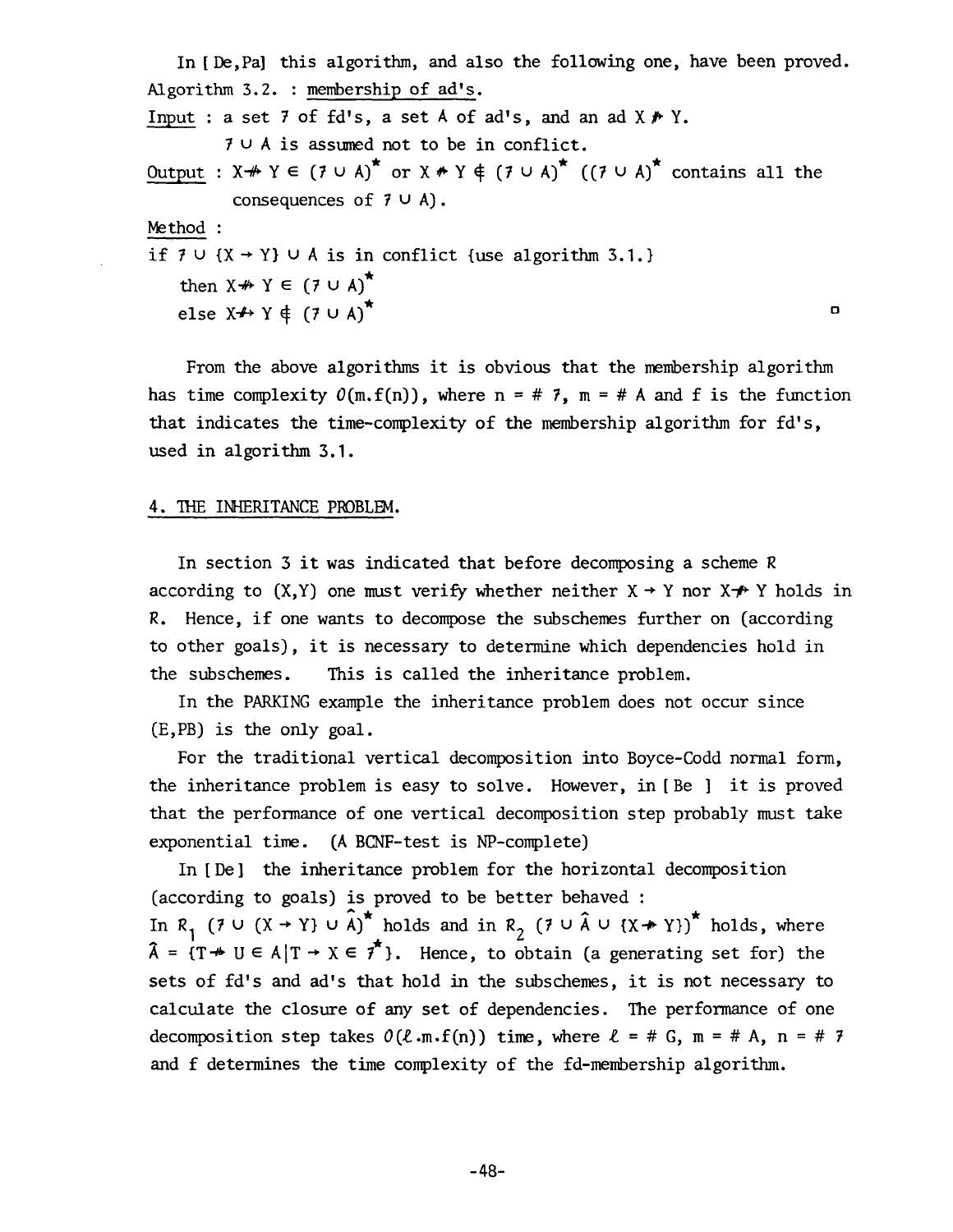# 5. A DECOMPOSITION ALGORITHM

The decomposition according to goals involves the danger of infinite decompositions. If the number of times that a goal may be used is not bound , it is very easy to generate infinite decompositions. Even in the PARKING example, adding the goal (PB, E) to  ${(E, PB)}$  would cause an infinite decomposition. To avoid this problem we simply restrict the use of goals by avoiding them to be used repeatedly. This is established in the next algorithm. Algorithm 5.1. : decomposition algorithm. Input : A scheme R with fd's 7, ad's A and goals G. Output : If  $7 \cup A$  is not in conflict, a decomposition  $(R_1, R_2, \dots)$  of R. Method : procedure decompose (R;7 : set of fd's, A : set of ad's, G : set of goals); begin if for all  $(X,Y) \in G$  holds  $X \rightarrow Y \in \mathfrak{f}^*$  or  $X \rightarrow Y \in (\mathfrak{I} \cup A)^*$ then the decomposition of  $R$  is  $(R)$ else begin {let  $(X, Y)$  be a goal for which neither  $X \rightarrow Y$  nor  $X \not\rightarrow Y$  holds}  $\hat{A}$ : =  $\phi$ ; for each  $T \nrightarrow U \in A$ do if  $T \rightarrow X \in \mathcal{F}^{\star}$ then  $\hat{A}$ : =  $\hat{A}$   $\cup$  {T  $\#$  U}; decompose  $(R_1, 7 \cup \{X \rightarrow Y\}, \hat{A}, G-(X,Y))$ ; decompose  $(R_2, 7, \hat{A} \cup \{X^{+}Y\}, G-(X,Y)\};$ the decomposition of R is (the decomposition of  $R_1$ , the decomposition of  $R_2$ ) end; end; begin if  $7 \cup A$  is not in conflict then decompose *(R,7,A,G)*  else produce an error message  $\Box$ end.

All subschemes (except one), produced by algorithm 5.I., partially satisfy the fd's  $X \rightarrow Y$  for which  $(X,Y) \in G$ . One subscheme satisfies all these fd's, and one other subscheme satisfies none of them.